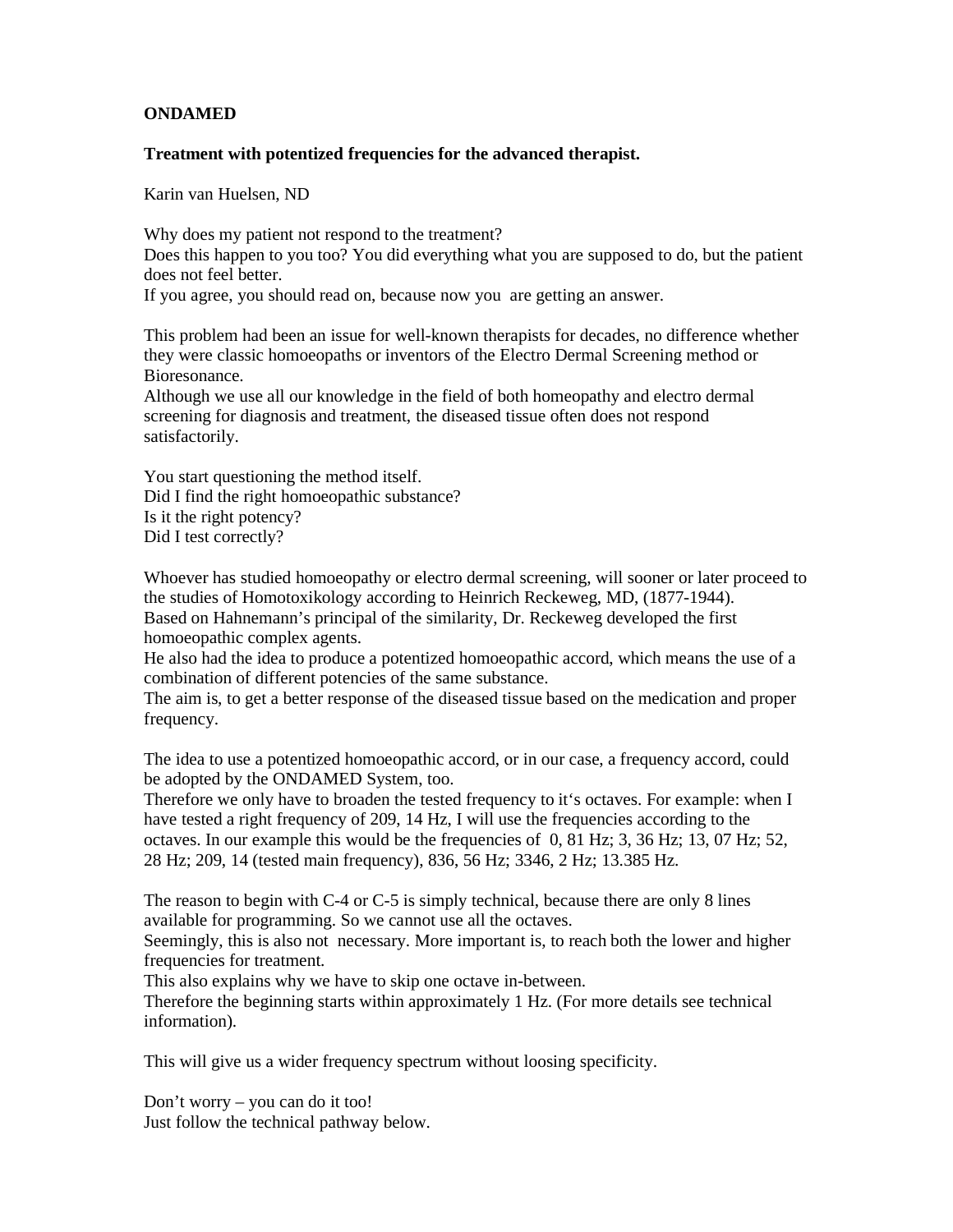To begin with, you follow basically the procedure of module 1 (specific frequencies) in the Ondamed Operations Manual like below.

- a. Place Neck Applicator (NA) around the patient's neck.
- b. Press Power button.
- c. Press Program button.
- d. P 10 appears in the upper display. If it doesn't press CL button and scroll regulator to Program 11.

Press Enter/save button for about 3 seconds on regulator.

- e. Gently place thumb tip on right pulse of person's wrist.
- f. Press the right button.
- g. Turn the regulator clockwise to scroll between 1 Hz and 31,835 Hz. While you scroll through the frequencies look for changes in the pulse. When you identify a change, press the Enter/save button on the regulator to store the frequency into memory. The lower display indicates the number of stored frequencies.
- h. Press the right button again to access the stored frequencies. Scroll through the number of selections until you identify the frequency with the greatest pulse change. Press the Enter/Save button to select the most specific frequency.
- i. The upper display is blinking, confirming the into memory stored frequency. Note this main frequency for later frequency accord programming.
- j. Now you proceed to testing the Left side. Press the Left button. Put your thumb tip gently on the left pulse and repeat steps  $g - i$ .
- k. Decide between the main right and main left frequency by shifting using the Right or Left button.

Note this main frequency for later frequency accord programming.

- l. Press the INT button. Press the CL button to start testing with the lowest intensity. Scroll up until you have the first change in the pulse. Press the Enter/save button to store into memory. Note this intensity for later frequency accord programming.
- m. Press the M/S button. Press the CL button to start testing with the minimum time. Scroll up until you have the first change in the pulse. Press the Enter/save button to store into memory. It is not recommended to use a time above 4 minutes. Note this time for later frequency accord programming.

Now we can start programming the frequency accord by using the following example: Found right frequency: 209, 14 Hz (main frequency) Found left frequency: 1149, 4 Hz

Tested intensity: 2, 3

Tested time: 3 minutes

- a. Press the Program button und load again program 11. Press Enter/save for 3 seconds.
- b. Press the RS button. The light will go out.
- c. Look into your frequency chart to find the right frequency of 209, 14 Hz. Move with your finger on the chart deeper within the octaves until you reach C-4 or C-5. In our example we will reach the frequency of 0, 81 Hz(C-5). This will be our first frequency for the frequency accord.
- d. Press the Right button and scroll down to 0, 81 Hz. Press Enter/save.
- e. Press the Right button and the Plus (+) button. In the lower display you will see the number 2.
- f. Press the Right button, then the Star  $(*)$  button and Plus  $(+)$  Plus  $(+)$ .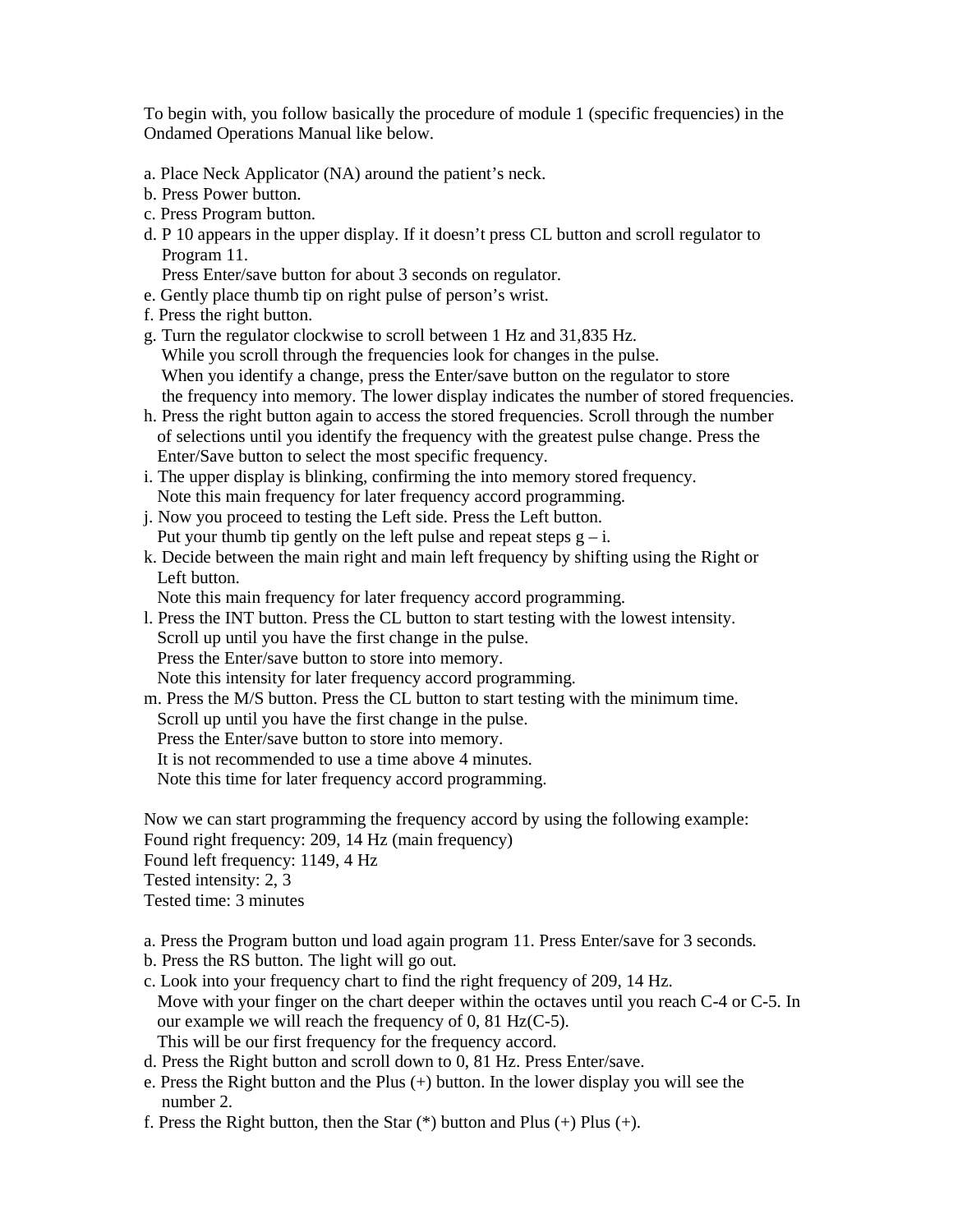This is how you could bypass one octave.

 Make sure, the next frequency will be displayed according to the octave on your frequency chart.

In our case 3, 26 Hz.

Press the Enter/save button.

 If you haven't reached the right frequency, press the Star (\*) button und scroll to the correct frequency and press the Enter/save button.

- g. Press the Right button followed by the Plus (+) button. In the lower display you will see the number 3.
- h. Repeat the steps f and e until you programmed all eight frequencies. The programmed frequencies are: 0, 81 Hz; 3, 26 Hz; 13, 07 Hz; 52, 28 Hz; 209, 14 Hz (main frequency); 836, 56 Hz; 3346, 2 Hz; 13.285 Hz.
- i. Look into your frequency chart to locate the left frequency 1149, 4 Hz. Move with your finger on the chart deeper within the octaves until you reach C-4 or C-5. In our example we will reach the frequency of 1, 12 Hz (C-4).
- j. Press the Left button twice. Press the Minus (-) button as often until you see the number 1 in the lower display.
- k. Press the Left button and scroll to 1, 12 Hz. Press the Enter/save button.
- l. Repeat the steps  $e h$ .

The programmed frequencies are:

 1, 12 Hz; 4, 48 Hz; 17, 95 Hz; 71, 83 Hz; 287, 35 Hz; 1149, 4 Hz (main frequency); 4597, 6 Hz; 18390 Hz.

- m. Press the INT button twice. Press the Minus (-) button as often until you see the number 1 in the lower display.
- n. Press the INT button and scroll to the tested intensity of 2, 3. Press the Enter/save button.
- o. Press the M/S button and scroll to the tested time of 3 minutes. Press the Enter/save button.
- p. Press the Plus (+) button to get into the next line. In the lower display you will see the number 2.
- q. Repeat the steps  $n p$  until you have programmed all 8 lines.

Beginning therapy:

In our example the main frequency of 209, 14 Hz relates to the organs lung and colon.

According to our patient's record, we find a long history of lung infections.

Therefore we place the matrix applicator on the upper dorsal thorax.

This means, the main frequency will show you, where to put the matrix applicator.

In our patient's record we also find a heart disease. To treat the lung with consideration of the heart, always place the applicator on the upper thorax in the back.

Start the program by pressing the Start button only. According to our program the time should be 24 minutes.

Take the handapplicator and place your thumb on the patient's pulse and scan the body from top to toe.

The main pulse change will show you the spot, where to treat with the handapplicator. For the rest of the time the patient or the assistant can use the handapplicator as shown. It is not necessary to take the pulse within the rest of the treatment, because the issue is to applicate the different octaves step by step for treatment.

At this time, I want to add to our example, that the handapplicator was placed on the left frontal thorax. The patient's record showed a history of tachycardia and high blood pressure.